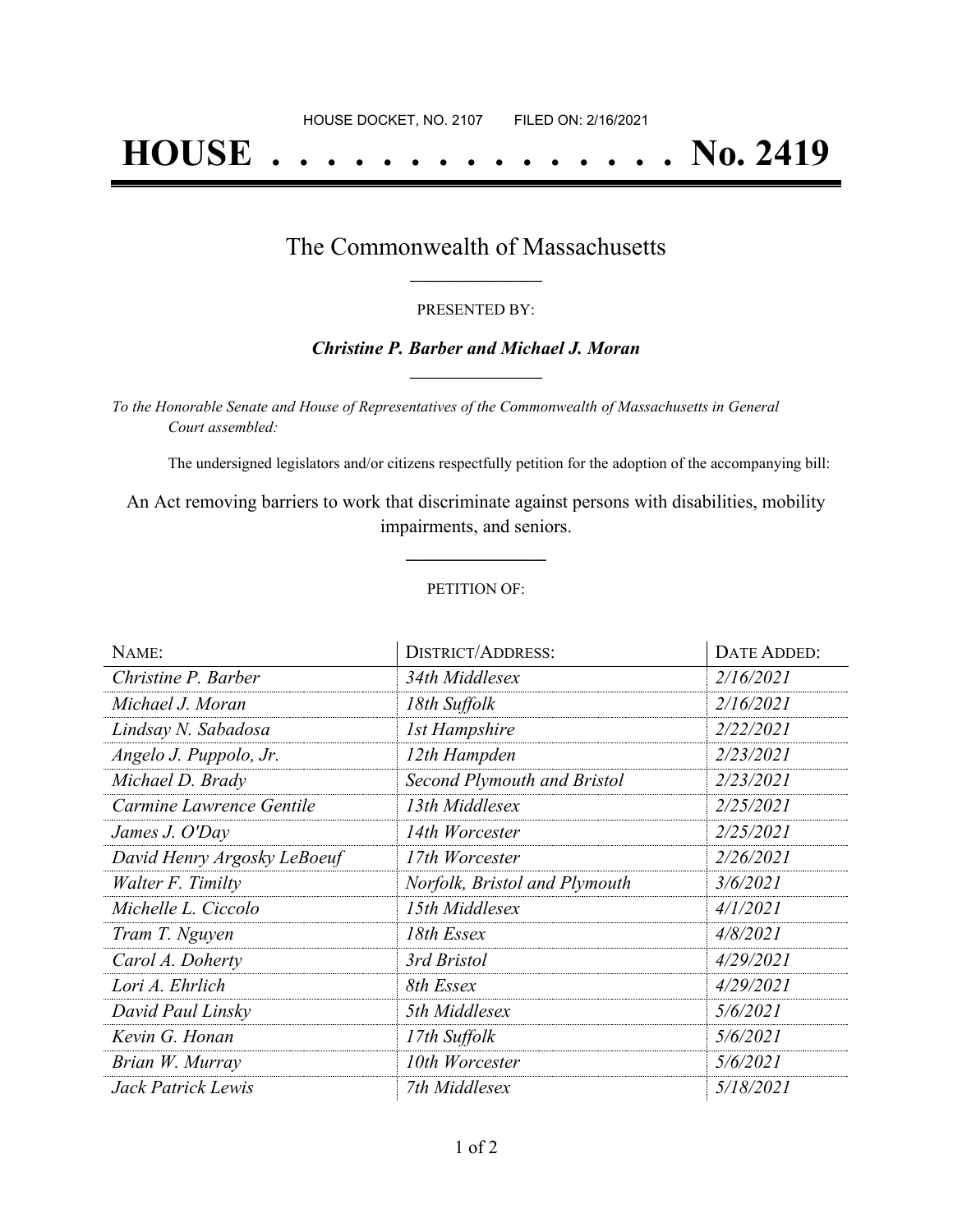| Maria Duaime Robinson | 6th Middlesex       | 5/18/2021 |
|-----------------------|---------------------|-----------|
| Carolyn C. Dykema     | 8th Middlesex       | 5/18/2021 |
| Danielle W. Gregoire  | 4th Middlesex       | 5/20/2021 |
| Tommy Vitolo          | 15th Norfolk        | 6/30/2021 |
| Rob Consalvo          | 14th Suffolk        | 7/28/2021 |
| David M. Rogers       | 24th Middlesex      | 7/30/2021 |
| Sean Garballey        | 23rd Middlesex      | 8/2/2021  |
| Kay Khan              | 11th Middlesex      | 8/9/2021  |
| Natalie M. Higgins    | 4th Worcester       | 9/8/2021  |
| Mindy Domb            | 3rd Hampshire       | 11/1/2021 |
| Bud L. Williams       | 11th Hampden        | 11/9/2021 |
| Natalie M. Blais      | <b>1st Franklin</b> | 2/1/2022  |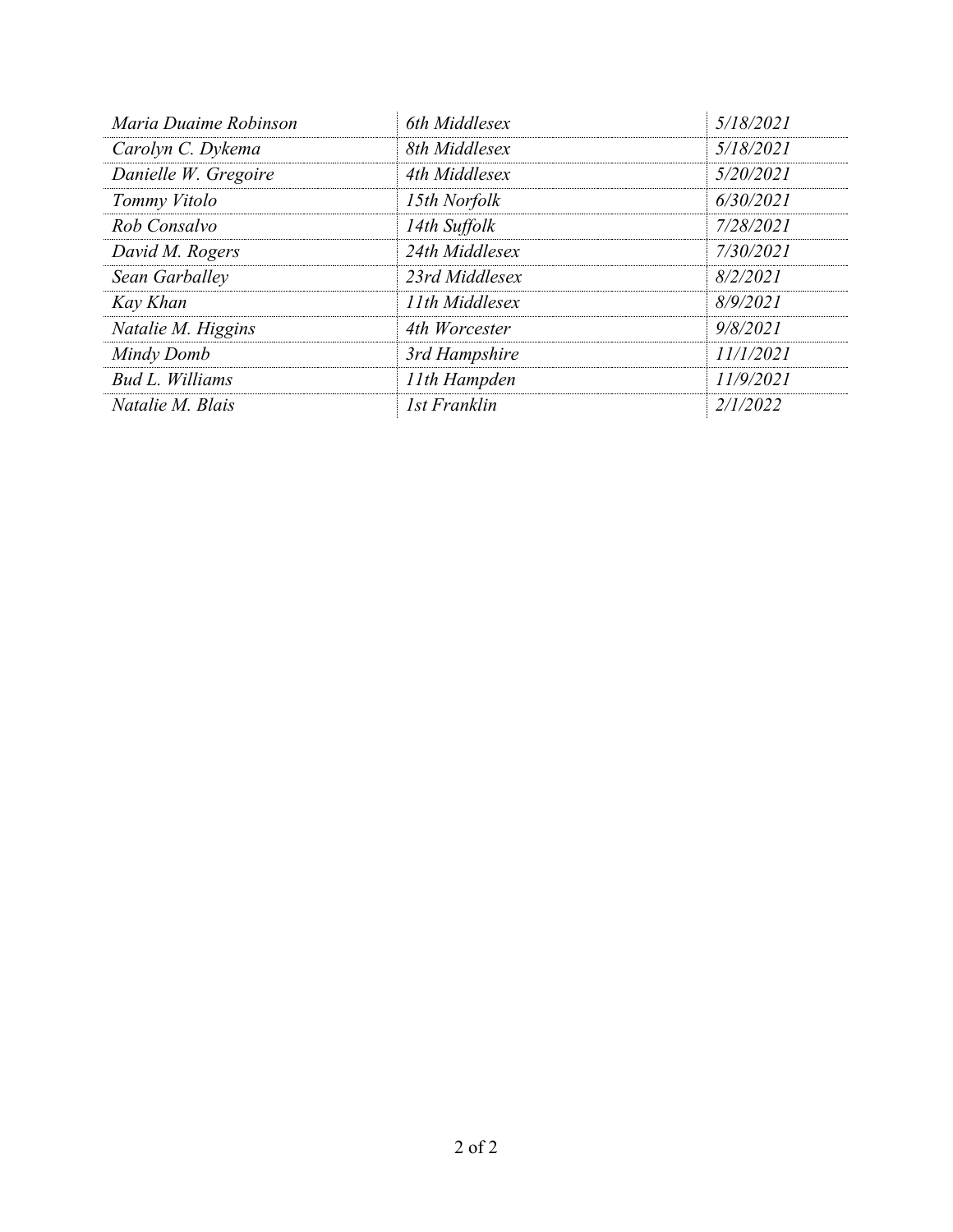#### HOUSE DOCKET, NO. 2107 FILED ON: 2/16/2021

## **HOUSE . . . . . . . . . . . . . . . No. 2419**

By Representatives Barber of Somerville and Moran of Boston, a petition (accompanied by bill, House, No. 2419) of Christine P. Barber, Michael J. Moran and others relative to the Architectural Access Board and the removal of certain barriers that discriminate against persons with disabilities, mobility impairments and seniors. Public Safety and Homeland Security.

## The Commonwealth of Massachusetts

**In the One Hundred and Ninety-Second General Court (2021-2022) \_\_\_\_\_\_\_\_\_\_\_\_\_\_\_**

**\_\_\_\_\_\_\_\_\_\_\_\_\_\_\_**

An Act removing barriers to work that discriminate against persons with disabilities, mobility impairments, and seniors.

Be it enacted by the Senate and House of Representatives in General Court assembled, and by the authority *of the same, as follows:*

1 SECTION 1. The first paragraph of section 13A of chapter 22 of the General Laws, as

2 appearing in the 2018 Official Edition, is hereby amended by striking out the second and third

3 sentences and inserting in place thereof the following 3 sentences:-

4 "Two of the appointive members shall be architects licensed to practice in the

5 Commonwealth. One of the appointive members shall be a licensed building inspector. Three of

6 the appointive members shall be selected after consultation with advocacy groups on behalf of

7 persons with disabilities."

8 SECTION 2. The first paragraph of section 13A of chapter 22 of the General Laws, as

9 appearing in the 2018 Official Edition, is hereby further amended by striking out the fourth

10 paragraph, consisting of lines 38 through 51, and inserting in place thereof the following

11 paragraph: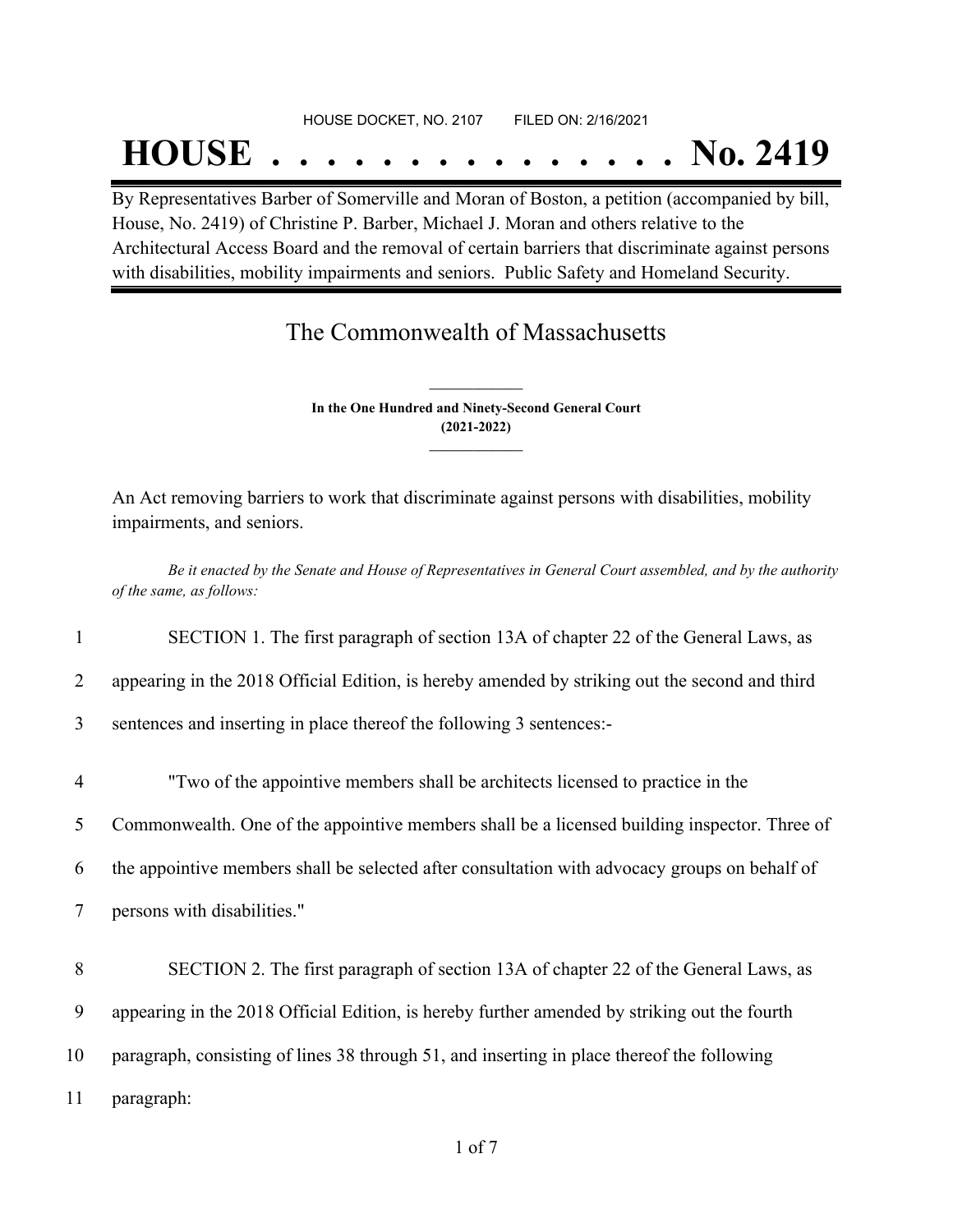| 12 | The board shall make and from time to time alter, amend, and repeal, in accordance with             |
|----|-----------------------------------------------------------------------------------------------------|
| 13 | the provisions of chapter thirty A, rules and regulations designed to make public buildings and     |
| 14 | facilities, including but not limited to areas that are not generally in public use, accessible to, |
| 15 | functional for and safe for use by persons with disabilities. The board shall also make rules and   |
| 16 | regulations requiring that any person who has lawful control of improved or enclosed private        |
| 17 | property used as off-street parking areas where the public has a right of access as invitees or     |
| 18 | licensees, shall reserve parking spaces in said off-street parking areas for vehicles authorized to |
| 19 | display handicapped plates or placards under section 2 of chapter 90; provided, that the parking    |
| 20 | requirements shall be consistent with the Americans with Disabilities Act Standards for             |
| 21 | Accessible Design. The parking spaces reserved for vehicles of such handicapped persons shall       |
| 22 | be clearly marked as such.                                                                          |
| 23 | SECTION 3. Said section 13A of said chapter 22, as so appearing, is hereby further                  |
| 24 | amended by striking out, in lines 11 and 12, the words "in behalf of the physically handicapped"    |
| 25 | and inserting in place thereof the following words:-                                                |
| 26 | "on behalf of persons with disabilities".                                                           |
| 27 | SECTION 4. Said section 13A of said chapter 22, as so appearing, is hereby further                  |
| 28 | amended by inserting after the word "buildings", in line 67, the following words:-                  |
| 29 | "and facilities".                                                                                   |
| 30 | SECTION 5. Said section 13A of said chapter 22, as so appearing, is hereby further                  |
| 31 | amended by inserting after the word "buildings", in line 75, the following words:-                  |
| 32 | "and facilities".                                                                                   |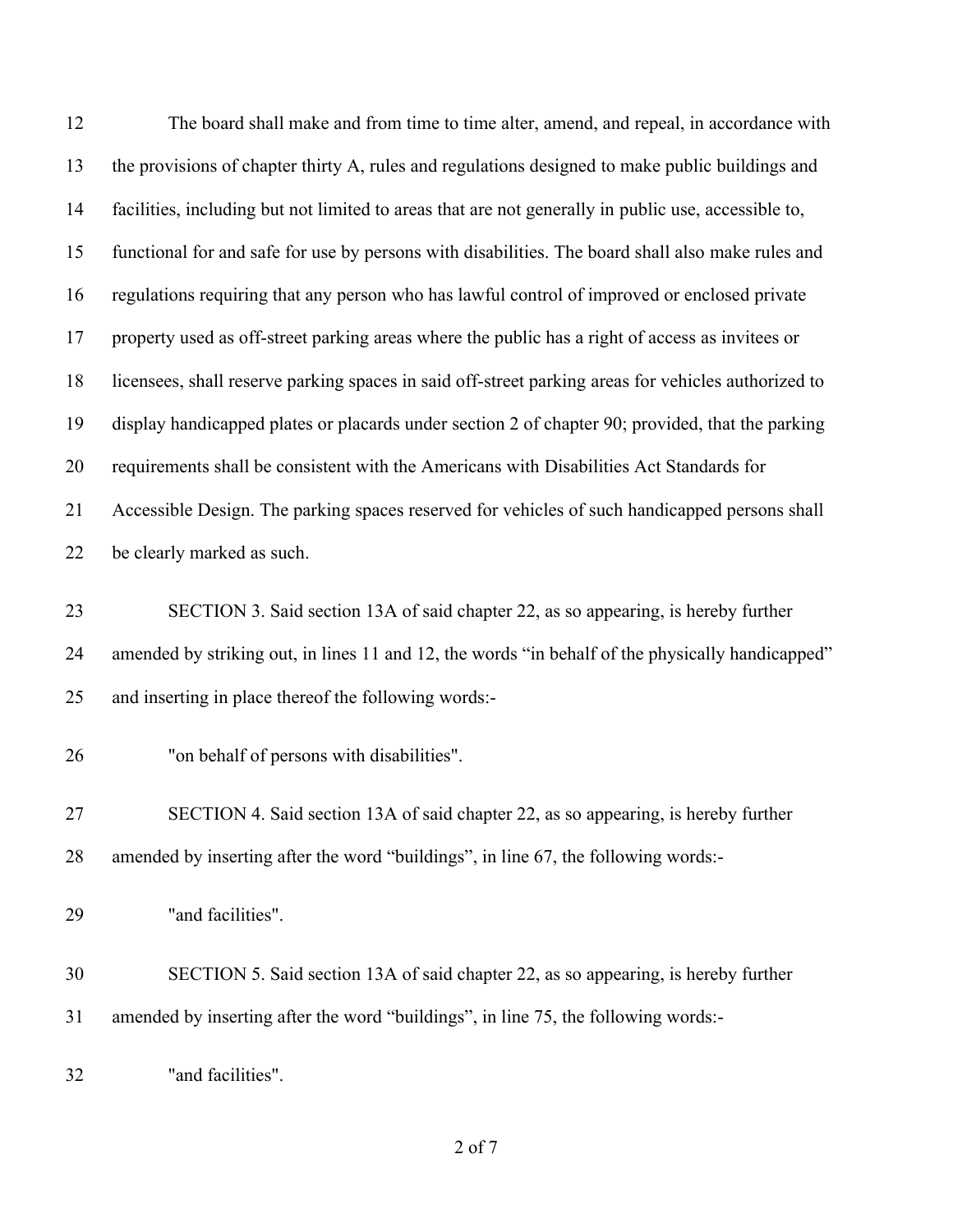| 33 | SECTION 6. Said section 13A of said chapter 22, as so appearing, is hereby further              |
|----|-------------------------------------------------------------------------------------------------|
| 34 | amended by striking out, in lines 80 and 81, the words "handicapped persons," and inserting in  |
| 35 | place thereof the following words:-                                                             |
| 36 | "persons with a disability.                                                                     |
| 37 | SECTION 7. Said section 13A of said chapter 22, as so appearing, is hereby further              |
| 38 | amended by striking out, in lines 88 and 89 the word "newspaper" and inserting in place thereof |
| 39 | the following words:-                                                                           |
| 40 | "forms of".                                                                                     |
| 41 | SECTION 8. Said section 13A of said chapter 22, as so appearing, is hereby further              |
| 42 | amended by inserting after the word "building", in line 93, the following words:-               |
| 43 | "or facility including Areas not generally in Public Use"                                       |
| 44 | ".                                                                                              |
| 45 | SECTION 9. Said section 13A of said chapter 22, as so appearing, is hereby further              |
| 46 | amended by inserting after the word "building", in line 94, the following words:-               |
| 47 | "or facility".                                                                                  |
| 48 | SECTION 10. Said section 13A of said chapter 22, as so appearing, is hereby further             |
| 49 | amended by inserting after the word "changed to a", in line 94, the following words:-           |
| 50 | "residential use or a".                                                                         |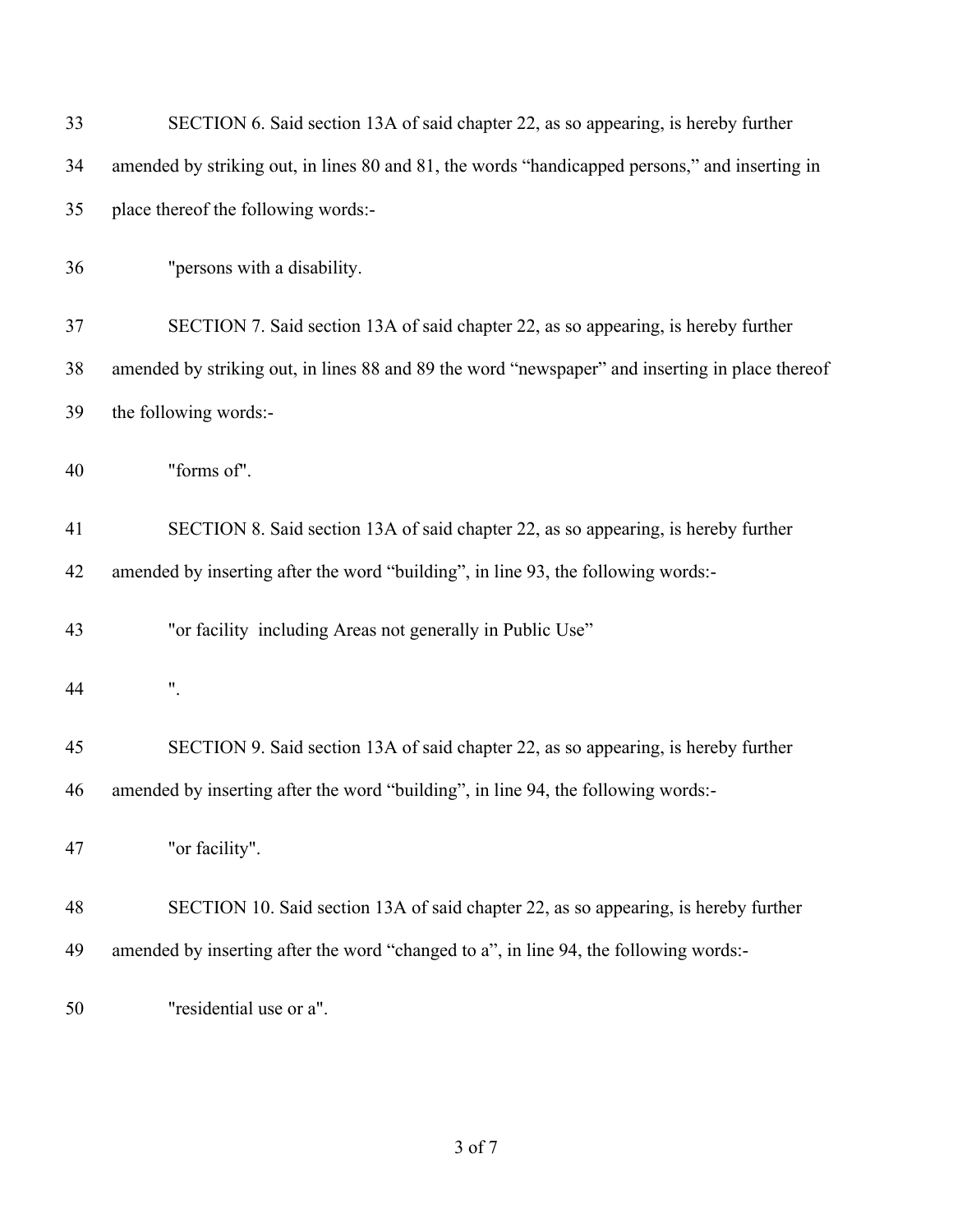| 51 | SECTION 11. Said section 13A of said chapter 22, as so appearing, is hereby further             |
|----|-------------------------------------------------------------------------------------------------|
| 52 | amended by inserting, in line 94, after the words "which the building" the following words:-    |
| 53 | "or facility."                                                                                  |
| 54 | SECTION 12. Said section 13A of said chapter 22, as so appearing, is hereby further             |
| 55 | amended by inserting after the word "building", in line 96, the following words:-               |
| 56 | "or facility".                                                                                  |
| 57 | SECTION 13. Said section 13A of said chapter 22, as so appearing, is hereby further             |
| 58 | amended by striking out, in lines 102 and 103, the words "physically handicapped persons" and   |
| 59 | inserting in place thereof the following words:-                                                |
| 60 | "persons with a disability".                                                                    |
| 61 | SECTION 14. Said section 13A of said chapter 22, as so appearing, is hereby further             |
| 62 | amended by striking out the eighth paragraph, consisting of lines 107 through 127.              |
| 63 | SECTION 15. Said section 13A of said chapter 22, as so appearing, is hereby further             |
| 64 | amended by striking out, in lines 131 and 132, the word "person" and inserting in place thereof |
| 65 | the following words:-                                                                           |
| 66 | "building, or portion thereof,".                                                                |
| 67 | SECTION 16. Said section 13A of said chapter 22, as so appearing, is hereby further             |
| 68 | amended by inserting after the words "for a building", in line 150, the following words:-       |
| 69 | "or facility".                                                                                  |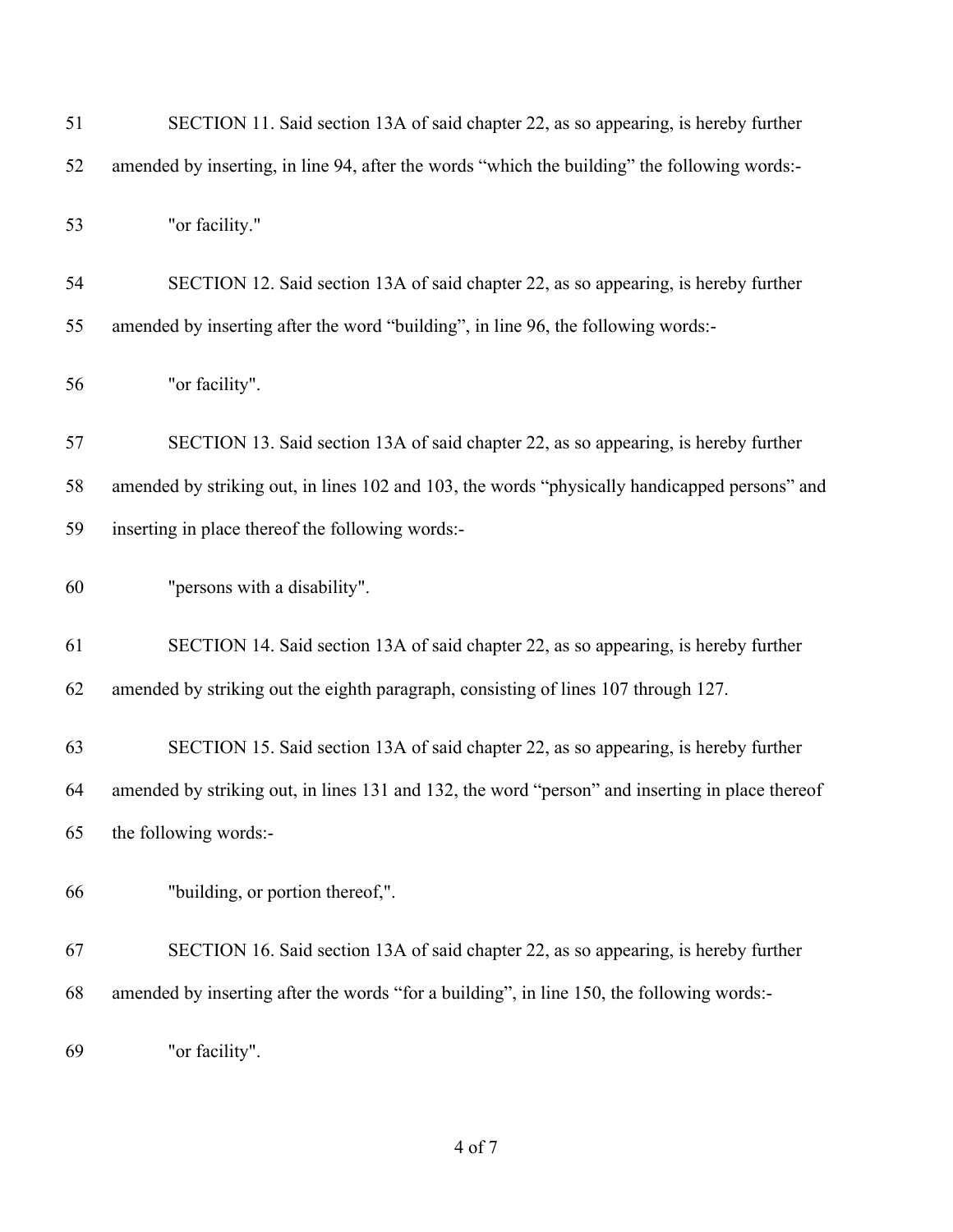| 70 | SECTION 17. Said section 13A of said chapter 22, as so appearing, is hereby further           |
|----|-----------------------------------------------------------------------------------------------|
| 71 | amended by inserting after the word "building", in line 166, the following word:-             |
| 72 | ", facility".                                                                                 |
| 73 | SECTION 18. Said section 13A of said chapter 32, as so appearing, is hereby further           |
| 74 | amended by striking out, in lines 177, 179 and 187 the words "physically handicapped persons" |
| 75 | and inserting in place thereof, in each instance, the following words:-                       |
| 76 | "persons with a disability".                                                                  |
| 77 | SECTION 19. Said section 13A of said chapter 22, as so appearing, is hereby further           |
| 78 | amended by inserting after the definition of "Alteration", the following definition:          |
| 79 | "Areas that are not generally in public use," areas not intended for use by the public, as    |
| 80 | designated in the 1991 and 2010 Americans with Disabilities Act (ADA) Standards for           |
| 81 | Accessible Design, and employee work areas.                                                   |
| 82 | SECTION 20. Said section 13A of said chapter 22, as so appearing, is hereby further           |
| 83 | amended by inserting after the definition of "Construction" the following definitions:-       |
| 84 | "Employee work area":-                                                                        |
| 85 | "Employee work area," all or any portion of a space used only by employees and used           |
| 86 | only for work. Corridors, toilet rooms, kitchenettes and break rooms are considered "employee |
| 87 | work areas" and shall be made accessible in new construction, or where renovation work being  |
| 88 | performed is otherwise subject to the jurisdiction of the Board. Corridors, toilet rooms,     |
| 89 | kitchenettes and break rooms are not otherwise considered "employee work areas;" provided     |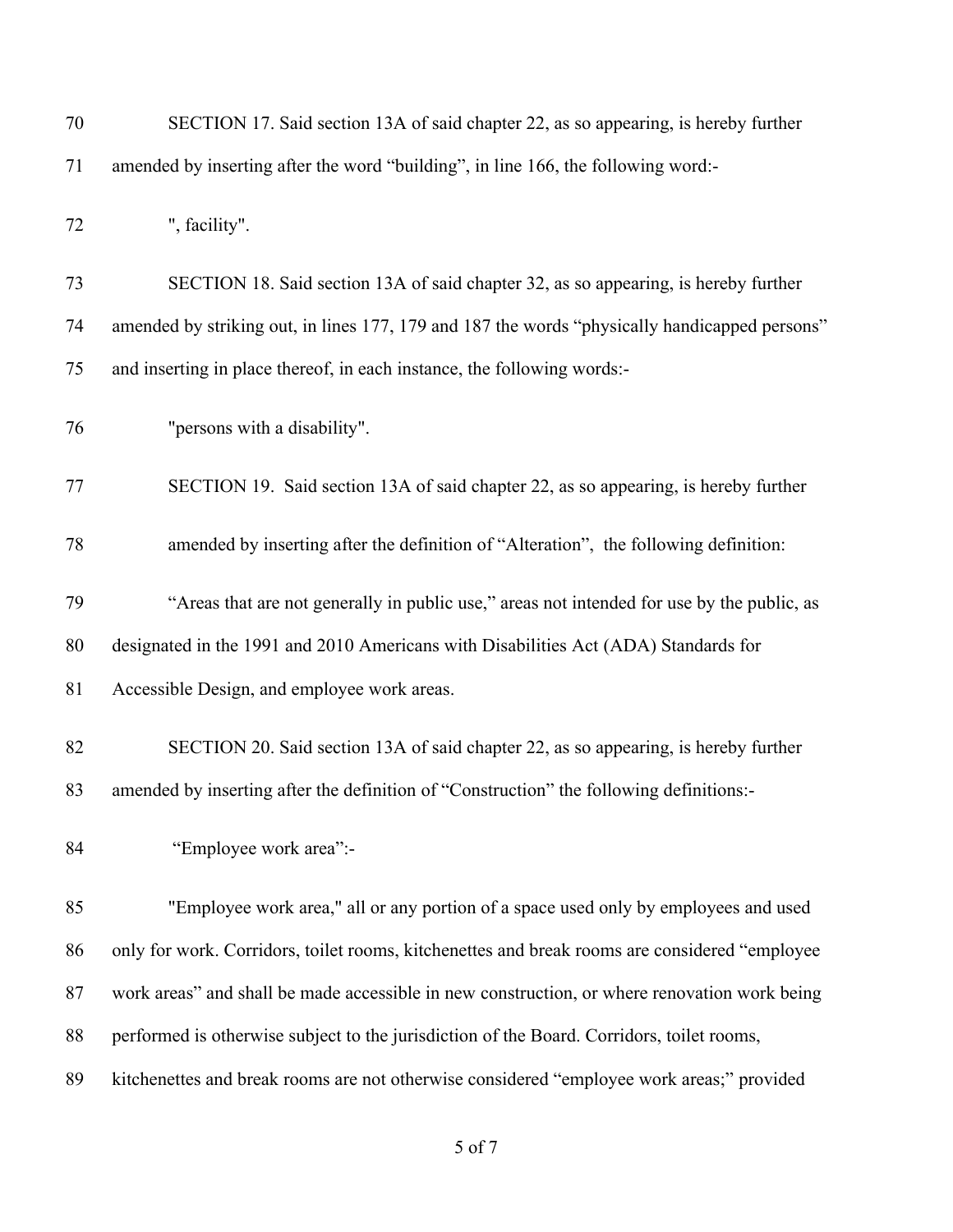however, that where corridors, toilet rooms, kitchenettes and break rooms constitute the path of travel to or are essential to the use of employees for work, they shall be, when possible, adaptable.

 "Facility", all or any portion of a building, structure, site improvement, complex, equipment, road, walk, passageway, parking lot or other real or personal property, including the site where the building, property, structure or equipment is located."

 SECTION 21. Said section 13A of said chapter 22, as so appearing, is hereby further amended by striking out the definition of "Public building" and inserting in place thereof the following definition:-

 "Public building'', buildings constructed by the commonwealth or any political subdivision thereof with public funds and open to public use, including, but not limited to, those constructed by public housing authorities, the Massachusetts Port Authority, the Massachusetts Parking Authority, the Massachusetts Department of Transportation, the Massachusetts Bay Transportation Authority, or building authorities of any public educational institution, or their successors; and privately financed buildings that are open to and used by the public, including but not limited to places of public accommodation listed in section 92A of chapter 272 of the General Laws, and 42 U.S.C. section 12181(7).

 SECTION 21. Said section 13A of said chapter 22, as so appearing, is hereby further amended by striking out, in line 200, the words "Physically handicapped person" and inserting in place thereof the following words:-

"Person with a disability".